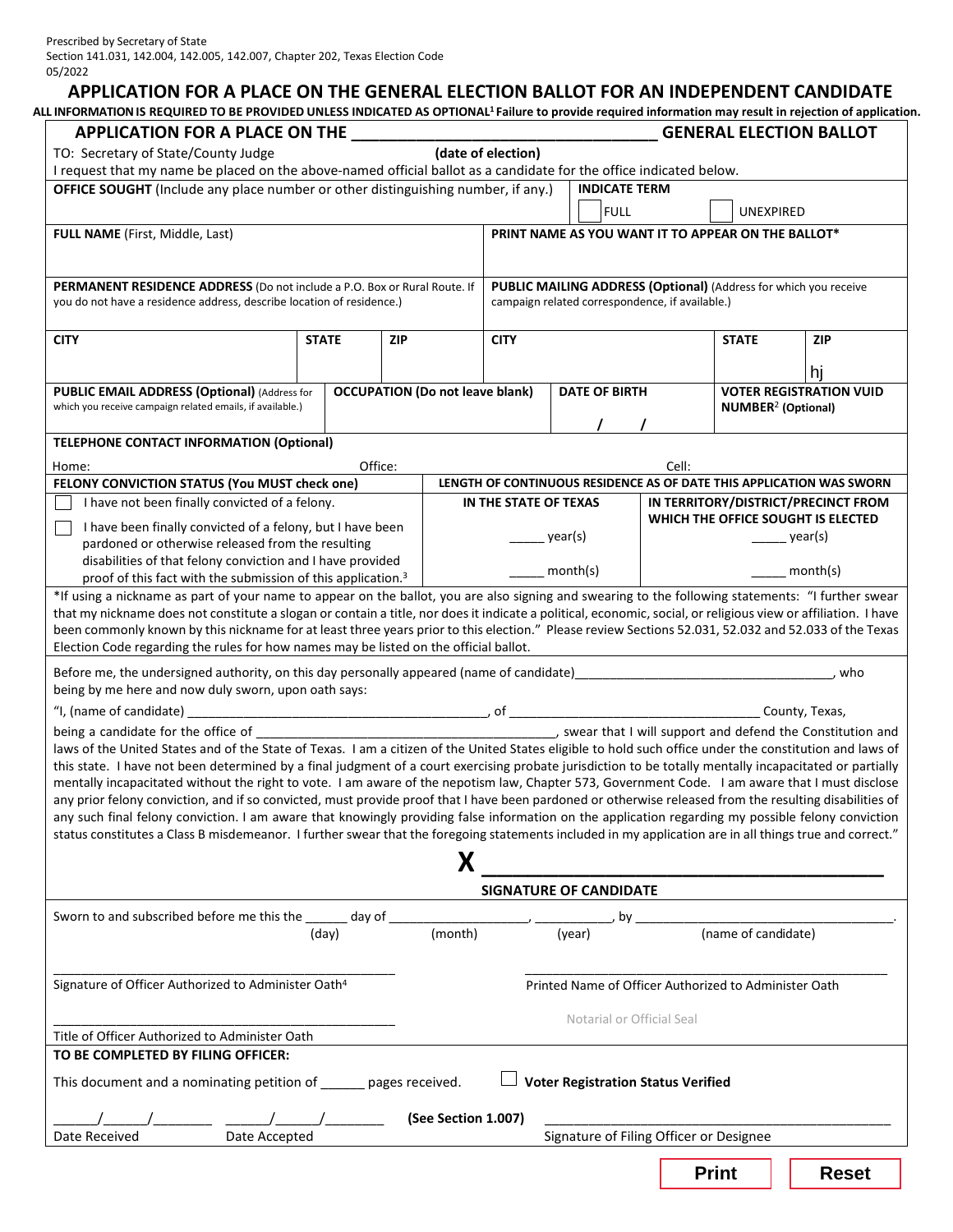Prescribed by Secretary of State Section 141.031, 142.004, 142.005, 142.007, Chapter 202, Texas Election Code 05/2022

#### **INSTRUCTIONS**

An independent candidate must submit an application for a place on the ballot in the General Election for State and County Officers. The application must be filed with the Secretary of State for a statewide or district office; or the county judge, for a county or precinct office.

In order for an independent candidate to make an application for a place on the ballot for the General Election for State and County Officers, he or she had to file a Declaration of Intent as set forth in Section 142.002, Texas Election Code.

This candidate application must be accompanied by a petition that satisfies the requirements prescribed by Section 142.007, Texas Election Code.

If you have questions about the application, please contact the Secretary of State's Elections Division at 800-252-8683.

# **FILING DEADLINE**

An application for a place on the ballot must be filed not later than 5:00 p.m. of the 30th day after runoff primary election day, except as provided by Section 202.007, Texas Election Code.

# **NEPOTISM LAW**

The candidate must sign this statement indicating his awareness of the nepotism law. When a candidate signs the application, it is an acknowledgment that the candidate is aware of the nepotism law. The nepotism prohibitions of Chapter 573, Government Code, are summarized below:

No officer may appoint, or vote for or confirm the appointment or employment of any person related within the second degree by affinity (marriage) or the third degree by consanguinity (blood) to the officer, or to any other member of the governing body or court on which the officer serves when the compensation of that person is to be paid out of public funds or fees of office. However, nothing in the law prevents the appointment, voting for, or confirmation of anyone who has been continuously employed in the office or employment for the following period prior to the election or appointment of the officer or member related to the employee in the prohibited degree: one year, if the officer or member is elected at the General Election for State and County Officers.

No candidate may take action to influence an employee of the office to which the candidate is seeking election or an employee or officer of the governmental body to which the candidate is seeking election regarding the appointment or employment of a person related to the candidate in a prohibited degree as noted above. This prohibition does not apply to a candidate's actions with respect to a bona fide class or category of employees or prospective employees.

# **FOOTNOTES**

<sup>1</sup>An application for a place on the ballot, including any accompanying petition, is public information immediately on its filing. (Section 141.035, Texas Election Code)

<sup>2</sup>Inclusion of a candidate's VUID is optional. However, many candidates are required to be registered voters in the territory from which the office is elected at the time of the filing deadline. Please visit the Elections Division of the Secretary of State's website for additional information.

<sup>3</sup>Proof of release from the resulting disabilities of a felony conviction would include proof of judicial clemency under Texas Code of Criminal Procedure 42A.701, proof of executive pardon under Texas Code of Criminal Procedure 48.01, or proof of a restoration of rights under Texas Code of Criminal Procedure 48.05. (Texas Attorney General Opinion KP-0251) **One of the following documents must be submitted with this application.**  Judicial Clemency under Texas Code of Criminal Procedure 42A.701 Executive Pardon under Texas Code of Criminal Procedure 48.01 Restoration of Rights under Texas Code of Criminal Procedure 48.05

<sup>4</sup>All oaths, affidavits, or affirmations made within this State may be administered and a certificate of the fact given by a judge, clerk, or commissioner of any court of record, a notary public, a justice of the peace, and the Secretary of State of Texas. See Chapter 602 of the Texas Government Code for the complete list of persons authorized to administer oaths.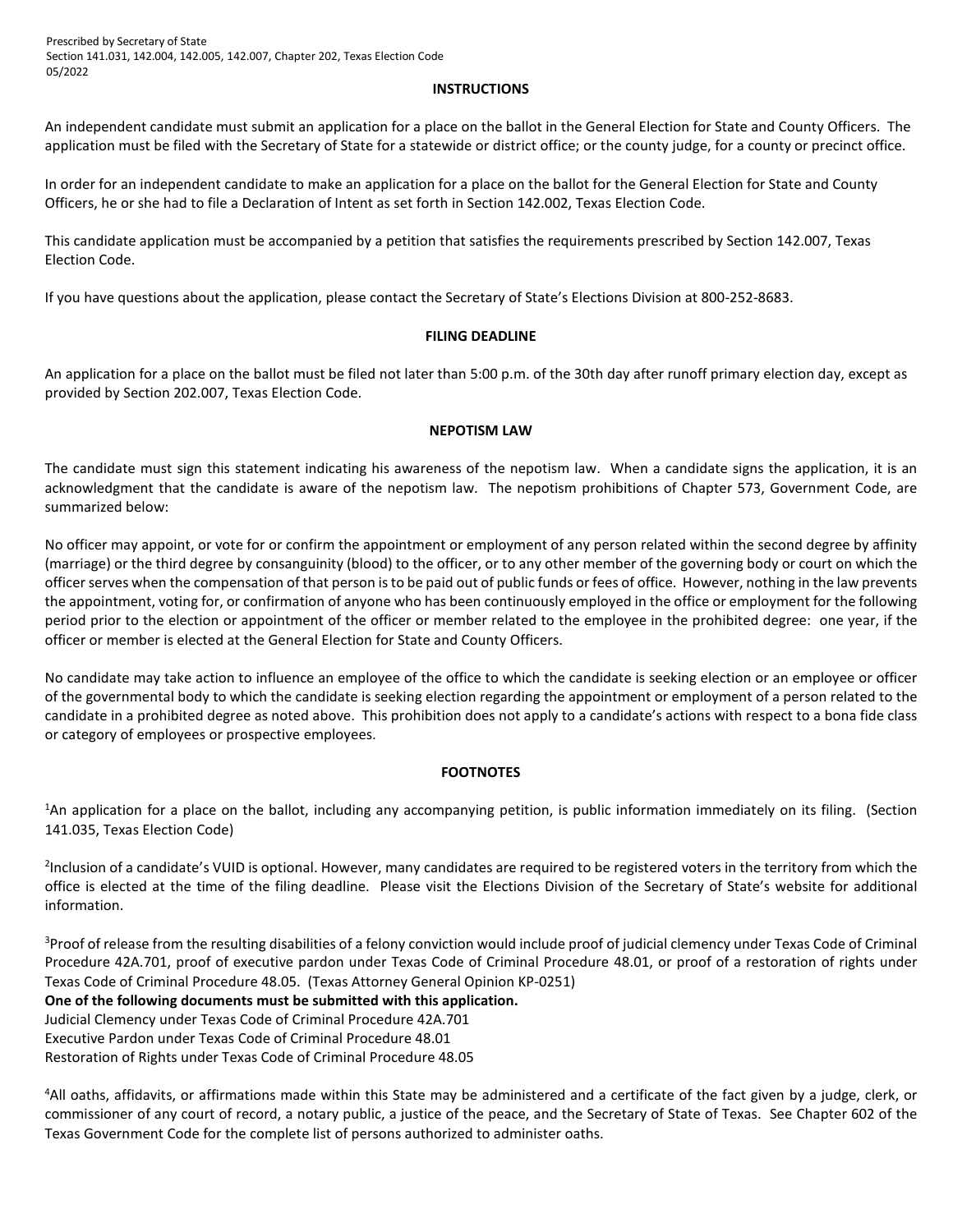|                                                                                                                                                                                                                                                                                                                                                                                                                                                                                                                                                                                                                                                                                                                                                                                                                                                                                                                                                                                                                                                                                                                                                                                                                                                                                                                                                                                  |       | SOLICITUD DE INSCRIPCIÓN PARA UN LUGAR EN LA BOLETA DE UNA ELECCIÓN GENERAL DE                                                                               |               |                                                                                |                          |                                                |                                                                                                                                                                                                                                                        |  |
|----------------------------------------------------------------------------------------------------------------------------------------------------------------------------------------------------------------------------------------------------------------------------------------------------------------------------------------------------------------------------------------------------------------------------------------------------------------------------------------------------------------------------------------------------------------------------------------------------------------------------------------------------------------------------------------------------------------------------------------------------------------------------------------------------------------------------------------------------------------------------------------------------------------------------------------------------------------------------------------------------------------------------------------------------------------------------------------------------------------------------------------------------------------------------------------------------------------------------------------------------------------------------------------------------------------------------------------------------------------------------------|-------|--------------------------------------------------------------------------------------------------------------------------------------------------------------|---------------|--------------------------------------------------------------------------------|--------------------------|------------------------------------------------|--------------------------------------------------------------------------------------------------------------------------------------------------------------------------------------------------------------------------------------------------------|--|
| Para: Secretario de Estado/Juez del Condado                                                                                                                                                                                                                                                                                                                                                                                                                                                                                                                                                                                                                                                                                                                                                                                                                                                                                                                                                                                                                                                                                                                                                                                                                                                                                                                                      |       |                                                                                                                                                              |               |                                                                                |                          | (fecha de la elección)                         |                                                                                                                                                                                                                                                        |  |
| Solicito que mi nombre se incluya en la boleta oficial mencionada anteriormente como candidato(a) al cargo que se indica a continuación.                                                                                                                                                                                                                                                                                                                                                                                                                                                                                                                                                                                                                                                                                                                                                                                                                                                                                                                                                                                                                                                                                                                                                                                                                                         |       |                                                                                                                                                              |               |                                                                                |                          |                                                |                                                                                                                                                                                                                                                        |  |
| CARGO SOLICITADO (Incluya cualquier número de cargo u otro número distintivo, si<br>lo hay.)                                                                                                                                                                                                                                                                                                                                                                                                                                                                                                                                                                                                                                                                                                                                                                                                                                                                                                                                                                                                                                                                                                                                                                                                                                                                                     |       |                                                                                                                                                              |               | <b>INDIQUE TÉRMINO</b>                                                         |                          |                                                |                                                                                                                                                                                                                                                        |  |
|                                                                                                                                                                                                                                                                                                                                                                                                                                                                                                                                                                                                                                                                                                                                                                                                                                                                                                                                                                                                                                                                                                                                                                                                                                                                                                                                                                                  |       |                                                                                                                                                              |               | TÉRMINO COMPLETO                                                               |                          |                                                | TÉRMINO INCOMPLETO                                                                                                                                                                                                                                     |  |
| NOMBRE COMPLETO (Primer Nombre, Segundo Nombre, Apellido)                                                                                                                                                                                                                                                                                                                                                                                                                                                                                                                                                                                                                                                                                                                                                                                                                                                                                                                                                                                                                                                                                                                                                                                                                                                                                                                        |       |                                                                                                                                                              |               | ESCRIBA SU NOMBRE COMO DESEA QUE APAREZCA EN LA BOLETA*                        |                          |                                                |                                                                                                                                                                                                                                                        |  |
|                                                                                                                                                                                                                                                                                                                                                                                                                                                                                                                                                                                                                                                                                                                                                                                                                                                                                                                                                                                                                                                                                                                                                                                                                                                                                                                                                                                  |       |                                                                                                                                                              |               |                                                                                |                          |                                                |                                                                                                                                                                                                                                                        |  |
| DIRECCIÓN DE RESIDENCIA PERMANENTE (No incluya un apartado postal o<br>una ruta rural. Si usted no tiene una dirección de residencia, describa la ubicación<br>de la residencia.)                                                                                                                                                                                                                                                                                                                                                                                                                                                                                                                                                                                                                                                                                                                                                                                                                                                                                                                                                                                                                                                                                                                                                                                                |       |                                                                                                                                                              |               | correspondencia relacionada con la campaña, si está disponible.)               |                          |                                                | DIRECCIÓN DE CORREO PÚBLICO (Opcional) (Dirección en la que recibe la                                                                                                                                                                                  |  |
| <b>CIUDAD</b><br><b>ESTADO</b>                                                                                                                                                                                                                                                                                                                                                                                                                                                                                                                                                                                                                                                                                                                                                                                                                                                                                                                                                                                                                                                                                                                                                                                                                                                                                                                                                   |       | <b>CÓDIGO POSTAL</b>                                                                                                                                         | <b>CIUDAD</b> |                                                                                | <b>ESTADO</b>            |                                                | <b>CÓDIGO POSTAL</b>                                                                                                                                                                                                                                   |  |
| DIRECCIÓN DE CORREO ELECTRÓNICO PÚBLICO                                                                                                                                                                                                                                                                                                                                                                                                                                                                                                                                                                                                                                                                                                                                                                                                                                                                                                                                                                                                                                                                                                                                                                                                                                                                                                                                          |       |                                                                                                                                                              |               |                                                                                |                          |                                                | VUID - NÚMERO ÚNICO DE                                                                                                                                                                                                                                 |  |
| (Opcional) (Dirección donde recibe correo electrónico                                                                                                                                                                                                                                                                                                                                                                                                                                                                                                                                                                                                                                                                                                                                                                                                                                                                                                                                                                                                                                                                                                                                                                                                                                                                                                                            |       | OCUPACIÓN (No deje este<br>espacio en blanco)                                                                                                                |               | FECHA DE NACIMIENTO                                                            |                          |                                                | <b>IDENTIFICACIÓN DE VOTANTE<sup>2</sup></b>                                                                                                                                                                                                           |  |
| relacionado con la campaña, si está disponible.)                                                                                                                                                                                                                                                                                                                                                                                                                                                                                                                                                                                                                                                                                                                                                                                                                                                                                                                                                                                                                                                                                                                                                                                                                                                                                                                                 |       |                                                                                                                                                              |               |                                                                                |                          | (Opcional)                                     |                                                                                                                                                                                                                                                        |  |
|                                                                                                                                                                                                                                                                                                                                                                                                                                                                                                                                                                                                                                                                                                                                                                                                                                                                                                                                                                                                                                                                                                                                                                                                                                                                                                                                                                                  |       |                                                                                                                                                              |               | $\prime$                                                                       |                          |                                                |                                                                                                                                                                                                                                                        |  |
| INFORMACIÓN DE CONTACTO TELEFÓNICO (Opcional)                                                                                                                                                                                                                                                                                                                                                                                                                                                                                                                                                                                                                                                                                                                                                                                                                                                                                                                                                                                                                                                                                                                                                                                                                                                                                                                                    |       |                                                                                                                                                              |               |                                                                                |                          |                                                |                                                                                                                                                                                                                                                        |  |
| Hogar:                                                                                                                                                                                                                                                                                                                                                                                                                                                                                                                                                                                                                                                                                                                                                                                                                                                                                                                                                                                                                                                                                                                                                                                                                                                                                                                                                                           |       | Trabajo:                                                                                                                                                     |               |                                                                                | Celular:                 |                                                |                                                                                                                                                                                                                                                        |  |
| ESTADO DE CONDENA POR DELITO GRAVE (DEBE marcar una)                                                                                                                                                                                                                                                                                                                                                                                                                                                                                                                                                                                                                                                                                                                                                                                                                                                                                                                                                                                                                                                                                                                                                                                                                                                                                                                             |       |                                                                                                                                                              |               |                                                                                |                          | SOLICITUD FUE JURADA                           | DURACIÓN DE RESIDENCIA CONTINUA A PARTIR DE LA FECHA EN QUE ESTA                                                                                                                                                                                       |  |
| No he sido finalmente condenado por un delito grave.                                                                                                                                                                                                                                                                                                                                                                                                                                                                                                                                                                                                                                                                                                                                                                                                                                                                                                                                                                                                                                                                                                                                                                                                                                                                                                                             |       |                                                                                                                                                              |               | <b>EN EL ESTADO DE TEXAS</b>                                                   |                          |                                                | EN EL TERRITORIO/DISTRITO/PRECINTO                                                                                                                                                                                                                     |  |
| He sido finalmente condenado por un delito grave, pero he sido                                                                                                                                                                                                                                                                                                                                                                                                                                                                                                                                                                                                                                                                                                                                                                                                                                                                                                                                                                                                                                                                                                                                                                                                                                                                                                                   |       |                                                                                                                                                              |               |                                                                                |                          |                                                | DEL CUAL SE ELIGE EL CARGO BUSCADO                                                                                                                                                                                                                     |  |
| indultado o liberado de otro modo de las discapacidades                                                                                                                                                                                                                                                                                                                                                                                                                                                                                                                                                                                                                                                                                                                                                                                                                                                                                                                                                                                                                                                                                                                                                                                                                                                                                                                          |       |                                                                                                                                                              |               | año(s)                                                                         |                          | año(s)                                         |                                                                                                                                                                                                                                                        |  |
| resultantes de esa condena por delito grave y he proporcionado                                                                                                                                                                                                                                                                                                                                                                                                                                                                                                                                                                                                                                                                                                                                                                                                                                                                                                                                                                                                                                                                                                                                                                                                                                                                                                                   |       |                                                                                                                                                              |               | mes(es)                                                                        |                          | $\frac{1}{\sqrt{1-\frac{1}{2}}}\text{mes}(es)$ |                                                                                                                                                                                                                                                        |  |
| prueba de este hecho con la presentación de esta solicitud. <sup>3</sup><br>*Si usa un apodo como parte de su nombre para aparecer en la boleta, también está firmando y jurando las siguientes declaraciones: "Juro además que mi                                                                                                                                                                                                                                                                                                                                                                                                                                                                                                                                                                                                                                                                                                                                                                                                                                                                                                                                                                                                                                                                                                                                               |       |                                                                                                                                                              |               |                                                                                |                          |                                                |                                                                                                                                                                                                                                                        |  |
|                                                                                                                                                                                                                                                                                                                                                                                                                                                                                                                                                                                                                                                                                                                                                                                                                                                                                                                                                                                                                                                                                                                                                                                                                                                                                                                                                                                  |       | por este apodo durante al menos tres años antes de esta elección". Por favor, revise las Secciones 52.031, 52.032 y 52.033 del Código Electoral de Texas con |               |                                                                                |                          |                                                |                                                                                                                                                                                                                                                        |  |
|                                                                                                                                                                                                                                                                                                                                                                                                                                                                                                                                                                                                                                                                                                                                                                                                                                                                                                                                                                                                                                                                                                                                                                                                                                                                                                                                                                                  |       |                                                                                                                                                              |               |                                                                                |                          |                                                |                                                                                                                                                                                                                                                        |  |
|                                                                                                                                                                                                                                                                                                                                                                                                                                                                                                                                                                                                                                                                                                                                                                                                                                                                                                                                                                                                                                                                                                                                                                                                                                                                                                                                                                                  |       | X                                                                                                                                                            |               |                                                                                |                          |                                                |                                                                                                                                                                                                                                                        |  |
| respecto a las reglas sobre cómo se pueden incluir los nombres en la boleta oficial.<br>Ante mí, la autoridad abajo firmante, en este día apareció personalmente (nombre del candidato) entre entre en<br>a mi lado aquí y ahora debidamente juramentado, bajo juramento dice:<br>Texas, siendo candidato para el cargo de<br>Estados Unidos y del Estado de Texas. Soy un ciudadano de los Estados Unidos elegible para ocupar dicho cargo según la Constitución y las leyes de este estado.<br>No se me ha determinado por un fallo final de una corte que ejerce la jurisdicción testamentaria que esté totalmente incapacitado mentalmente o parcialmente<br>incapacitado sin derecho a voto. Soy consciente de la ley de nepotismo según el Capítulo 573 del Código de Gobierno. Soy consciente de que debo divulgar<br>cualquier condena previa de un delito grave y, si he sido condenado, debo proporcionar prueba de que he sido indultado o liberado de otro modo de las<br>discapacidades resultantes de dicha condena final por delito grave. Soy consciente de que proporcionar a sabiendas información falsa en la solicitud con respecto<br>a mi posible estado de condena por delito grave constituye un delito menor de Clase B. Juro además que las declaraciones anteriores incluidas en mi solicitud<br>son, en todos los aspectos, verdaderas y correctas." |       |                                                                                                                                                              |               | <b>FIRMA DEL CANDIDATO</b>                                                     |                          |                                                |                                                                                                                                                                                                                                                        |  |
|                                                                                                                                                                                                                                                                                                                                                                                                                                                                                                                                                                                                                                                                                                                                                                                                                                                                                                                                                                                                                                                                                                                                                                                                                                                                                                                                                                                  |       | de                                                                                                                                                           | del           | por                                                                            |                          |                                                | apodo no constituye un lema ni contiene un título, ni indica un punto de vista o afiliación política, económica, social o religiosa. He sido comúnmente conocido<br>, quien estando<br>iuro que apoyaré y defenderé la Constitución y las leyes de los |  |
| Jurado y suscrito ante mí este día __                                                                                                                                                                                                                                                                                                                                                                                                                                                                                                                                                                                                                                                                                                                                                                                                                                                                                                                                                                                                                                                                                                                                                                                                                                                                                                                                            | (día) | (mes)                                                                                                                                                        |               | (año)                                                                          |                          | (nombre de candidato)                          |                                                                                                                                                                                                                                                        |  |
|                                                                                                                                                                                                                                                                                                                                                                                                                                                                                                                                                                                                                                                                                                                                                                                                                                                                                                                                                                                                                                                                                                                                                                                                                                                                                                                                                                                  |       |                                                                                                                                                              |               | Nombre del oficial autorizado para administrar juramentos<br>en letra de molde | Notarial o sello oficial |                                                |                                                                                                                                                                                                                                                        |  |
| Firma del oficial autorizado para administrar el juramento <sup>4</sup><br>Título del oficial autorizado para administrar el juramento                                                                                                                                                                                                                                                                                                                                                                                                                                                                                                                                                                                                                                                                                                                                                                                                                                                                                                                                                                                                                                                                                                                                                                                                                                           |       |                                                                                                                                                              |               |                                                                                |                          |                                                |                                                                                                                                                                                                                                                        |  |
| TO BE COMPLETED BY FILING OFFICER:                                                                                                                                                                                                                                                                                                                                                                                                                                                                                                                                                                                                                                                                                                                                                                                                                                                                                                                                                                                                                                                                                                                                                                                                                                                                                                                                               |       |                                                                                                                                                              |               |                                                                                |                          |                                                |                                                                                                                                                                                                                                                        |  |
| This document and a nominating petition of _____ pages received.                                                                                                                                                                                                                                                                                                                                                                                                                                                                                                                                                                                                                                                                                                                                                                                                                                                                                                                                                                                                                                                                                                                                                                                                                                                                                                                 |       |                                                                                                                                                              |               | <b>Voter Registration Status Verified</b>                                      |                          |                                                |                                                                                                                                                                                                                                                        |  |
|                                                                                                                                                                                                                                                                                                                                                                                                                                                                                                                                                                                                                                                                                                                                                                                                                                                                                                                                                                                                                                                                                                                                                                                                                                                                                                                                                                                  |       | (See Section 1.007)                                                                                                                                          |               |                                                                                |                          |                                                |                                                                                                                                                                                                                                                        |  |
| Date Received<br>Date Accepted                                                                                                                                                                                                                                                                                                                                                                                                                                                                                                                                                                                                                                                                                                                                                                                                                                                                                                                                                                                                                                                                                                                                                                                                                                                                                                                                                   |       |                                                                                                                                                              |               | Signature of Filing Officer or Designee                                        |                          |                                                |                                                                                                                                                                                                                                                        |  |